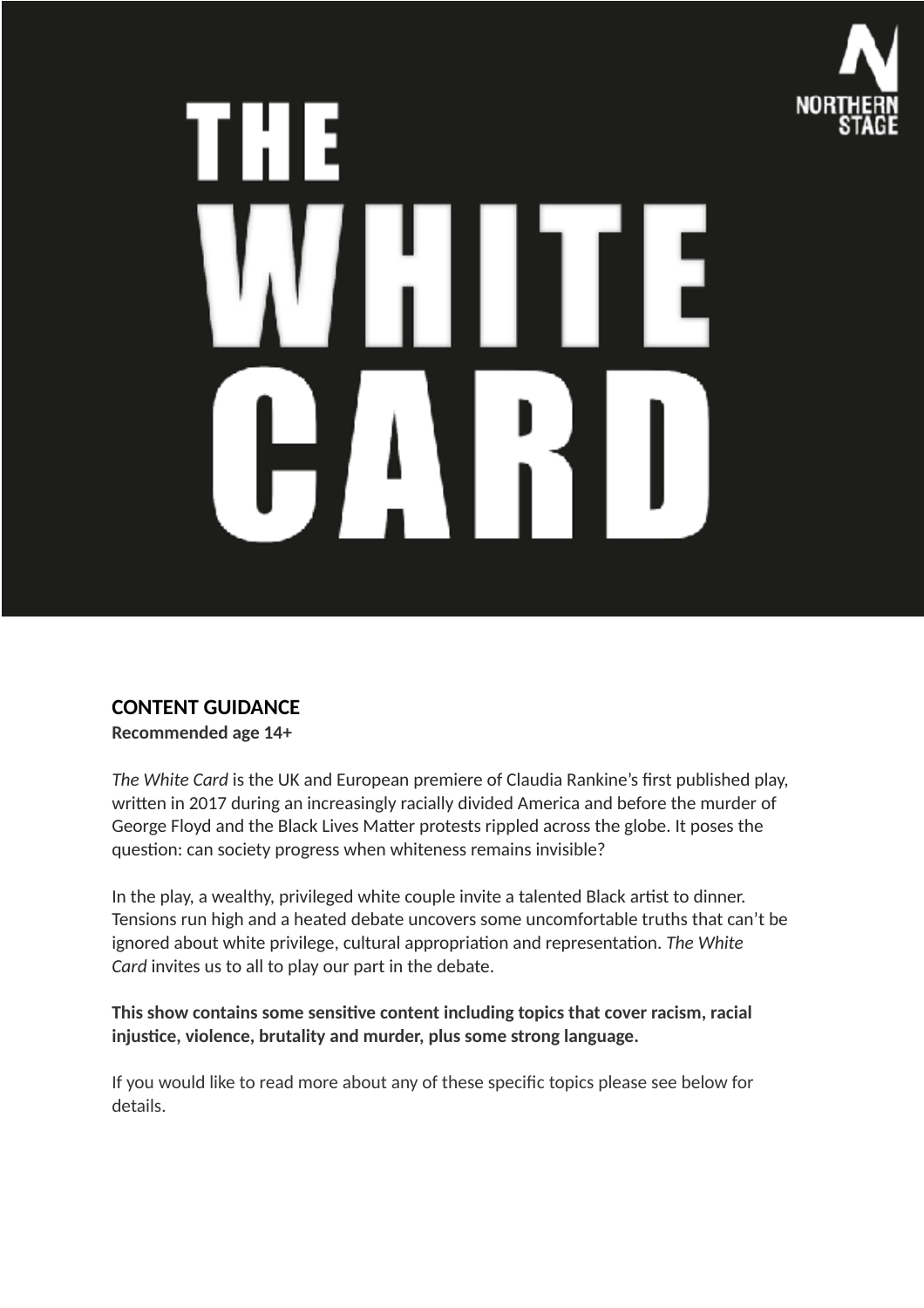# **Racial language**

Themes of racism and racial injustice run throughout the play. Derogatory descriptions of Black women are repeated, for example Charles says a Russian tennis opponent described the Williams sisters as *"brothers",* and Virginia relays that First Lady Michelle Obama was described by a government official as *"an ape in high heels".*

# **Violence, death and brutality**

There are several references to violence and brutality against African Americans, the constant fear of brutality (*"Knowing you could be killed simply for being black")*, and graphic descriptions of injuries.

There are descriptions of the deaths of Michael Stewart (*"who was beaten into a coma by* police. He died."); Emmett Till ("A fourteen-year-old black kid - murdered for whistling at a *white woman.")*; Michael Brown (Virginia: *"It's Michael Brown's autopsy report!"* Charles: *"to see exactly where and how many bullets entered the body of this man…"*); and of the Charleston mass shooting where nine African Americans were murdered during their Bible Study class (Charlotte: "I'm staging the aftermath of the Charleston crime shootings" Eric: *"when Roof murdered 9 people in Bible study no images were released to the public."* Charlotte: "Nine bodies bleeding to death on a tile floor").

The script refers to the murders of Treyvon Martin, Freddie Gray and Eric Garner and has several mentions of lynching and dead bodies. The death of a Black man (James Byrd Jr.) in 1998, a victim of lynching, is graphically detailed by Charles who says *"white supremacists dragged a black man to his death in Texas. A lynching by car. They tied him to the bumper* and dragged him until his head and various other limbs detached from the trunk of his body."

# **Anti-Semitic behaviour**

At the dinner table, Alex questions Eric and states "How can you talk about beauty when we *have Nazis in the White House? Didn't you see Sebastian Gorka in his Nazi uniform at the inauguration and the pictures of the Breitbart staff as the Executive Cabinet?"* There is also a reference to the Holocaust and photographs taken of the liberated camps in a discussion between Charles and Charlotte. Charles: *"Postwar, the Allies blew up photos of the emancipated Jews and the dead bodies in the camps and forced the Germans to look at them to combat anti-Semitism."* Charlotte: *"Did it ever occur to you it could have the opposite effect? All those bodies could have fed their anti-Semitism."* 

#### **Strong Language**

Very strong language is used sporadically throughout the play, including the words 'fuck', 'fucked' and 'fucking' by the characters Alex and Charles, and once by Charlotte. 'Shit' is used by Alex once and 'shithole' is used by Charlotte once.

#### **Aggressive behaviour**

There is one occasion where Charles displays aggressive behaviour towards Charlotte. He angrily shouts at Charlotte, *"you have no idea what's in my heart!"* Then grabs Charlotte by the shoulders and shouts, *"what is it you think you know?!"*